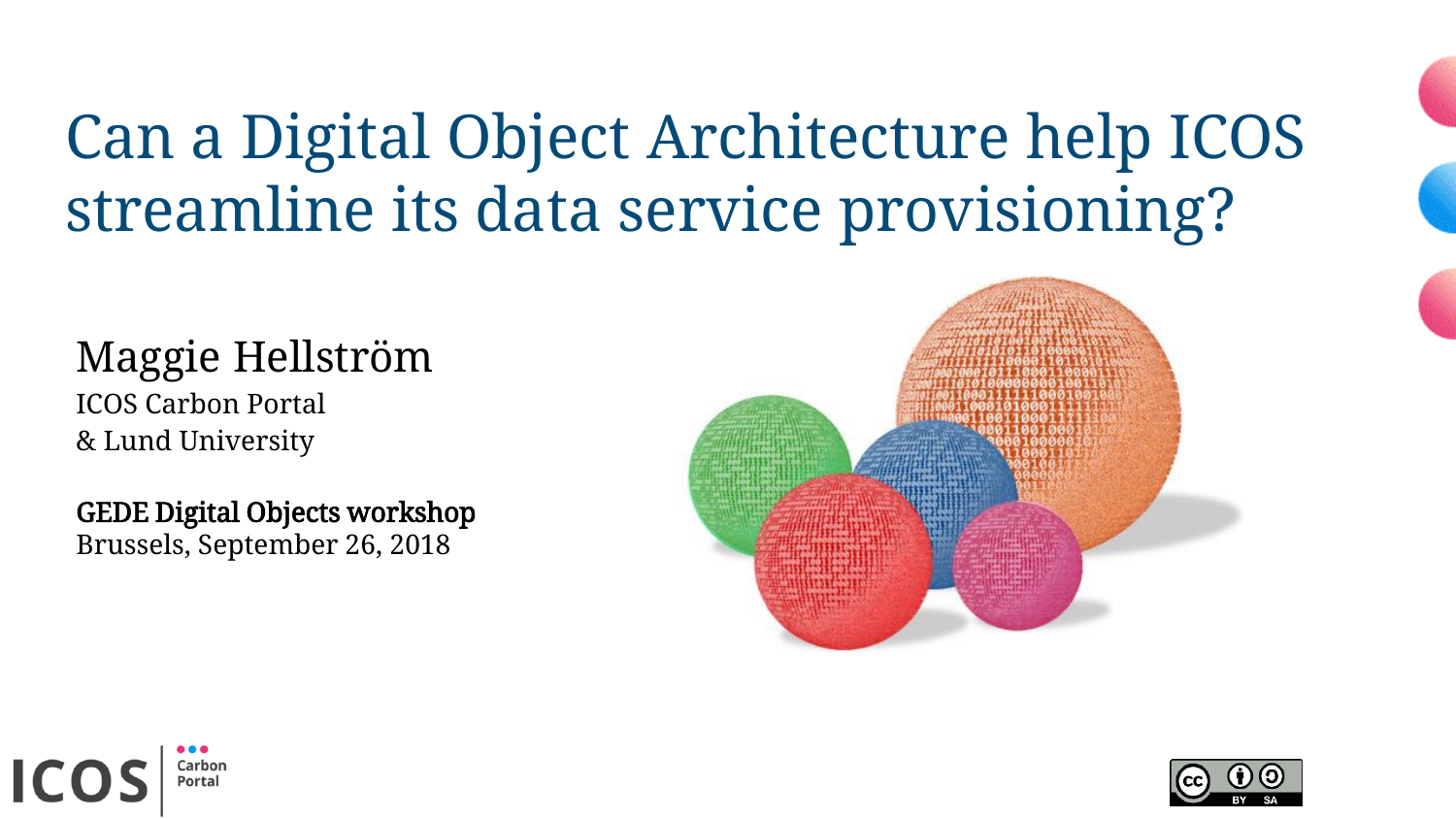## ICOS in a nutshell

Integrated Carbon Observation System – ERIC since 2015

- Producing harmonised European-wide measurements on carbon cycle, on greenhouse gas emissions and on atmospheric concentrations of greenhouse gases
- Integrating atmosphere, ecosystem and ocean observations across the Europe and beyond
- Central Facilities for data processing, quality control, calibration, instrument development and training
- Reliable data curation and open data access through the ICOS Carbon Portal
- State-of-the-art infrastructure for the European research community, policy makers and public



*Photographs* © *Konsta Punkka (2017-2018)*

#### https://www.icos-ri.eu

Carbon Portal

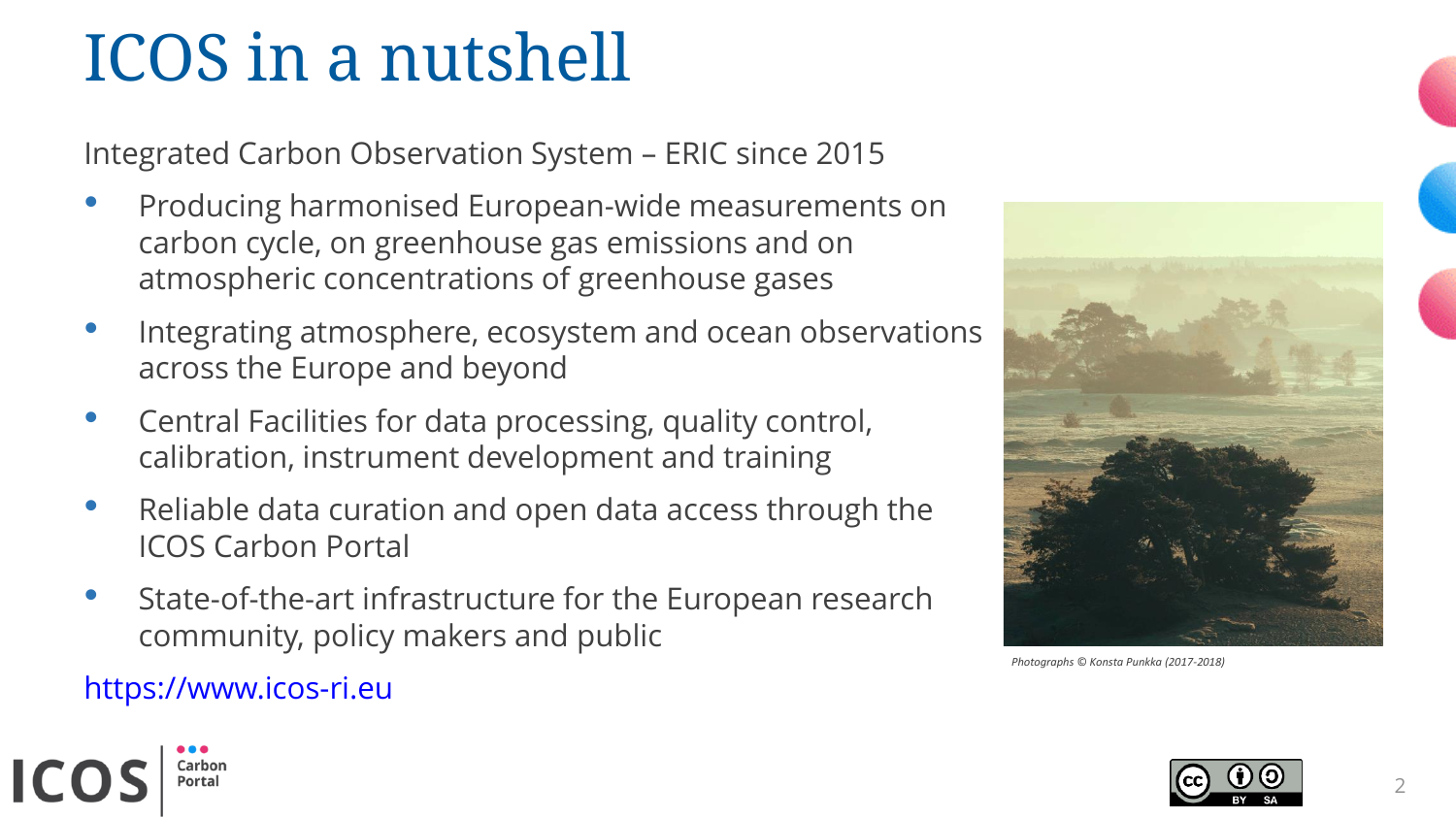## The GDOXN vision applied to ICOS...





**Carbon Portal** 3

**ICOS**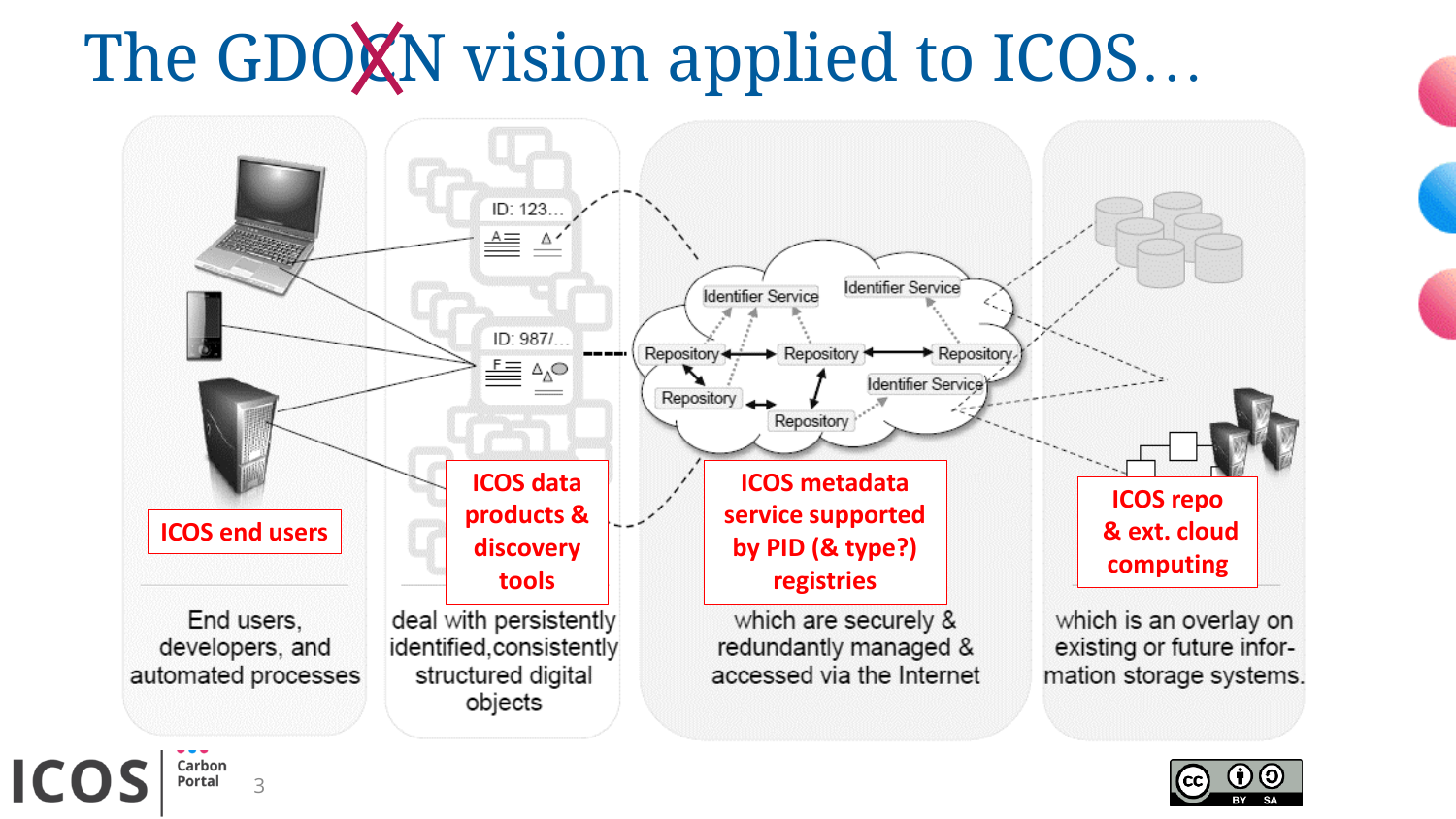## ICOS Data Flow



 $\bullet\bullet\bullet$ **ICOS** Carbon **Portal** 

4

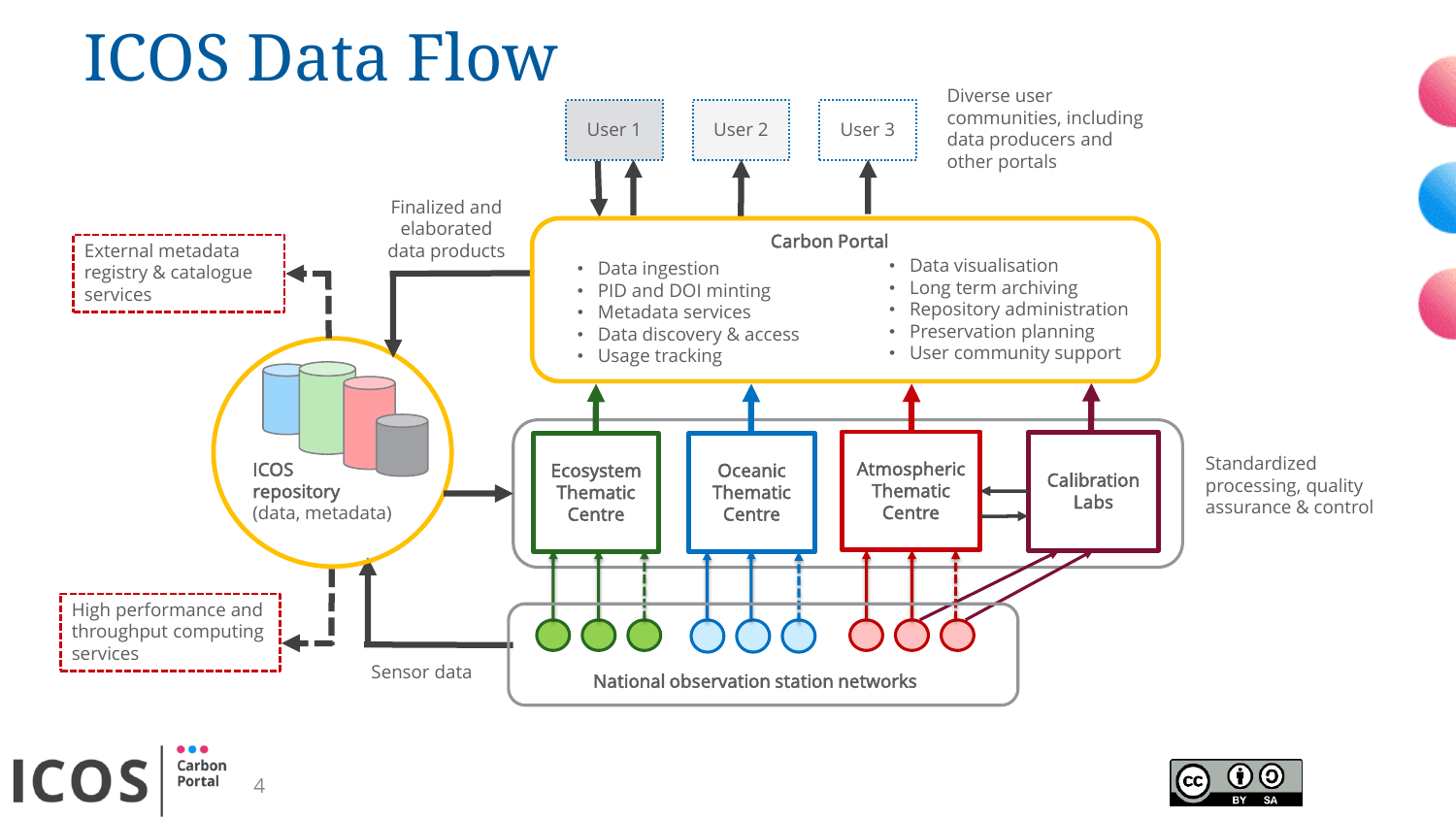# What is needed?

To support its end users ICOS needs to provide

- FAIR data, metadata and services
- Persistent identifiers wherever needed!
- Metadata store fast & efficient, (mostly) open to "the world"
- Scalable services for data & metadata, to ensure functionality 24/7
- Documentation targeting "designated" communities & others

The Carbon Portal is ICOS data center https://www.icos-cp.eu

5

Carbon Portal



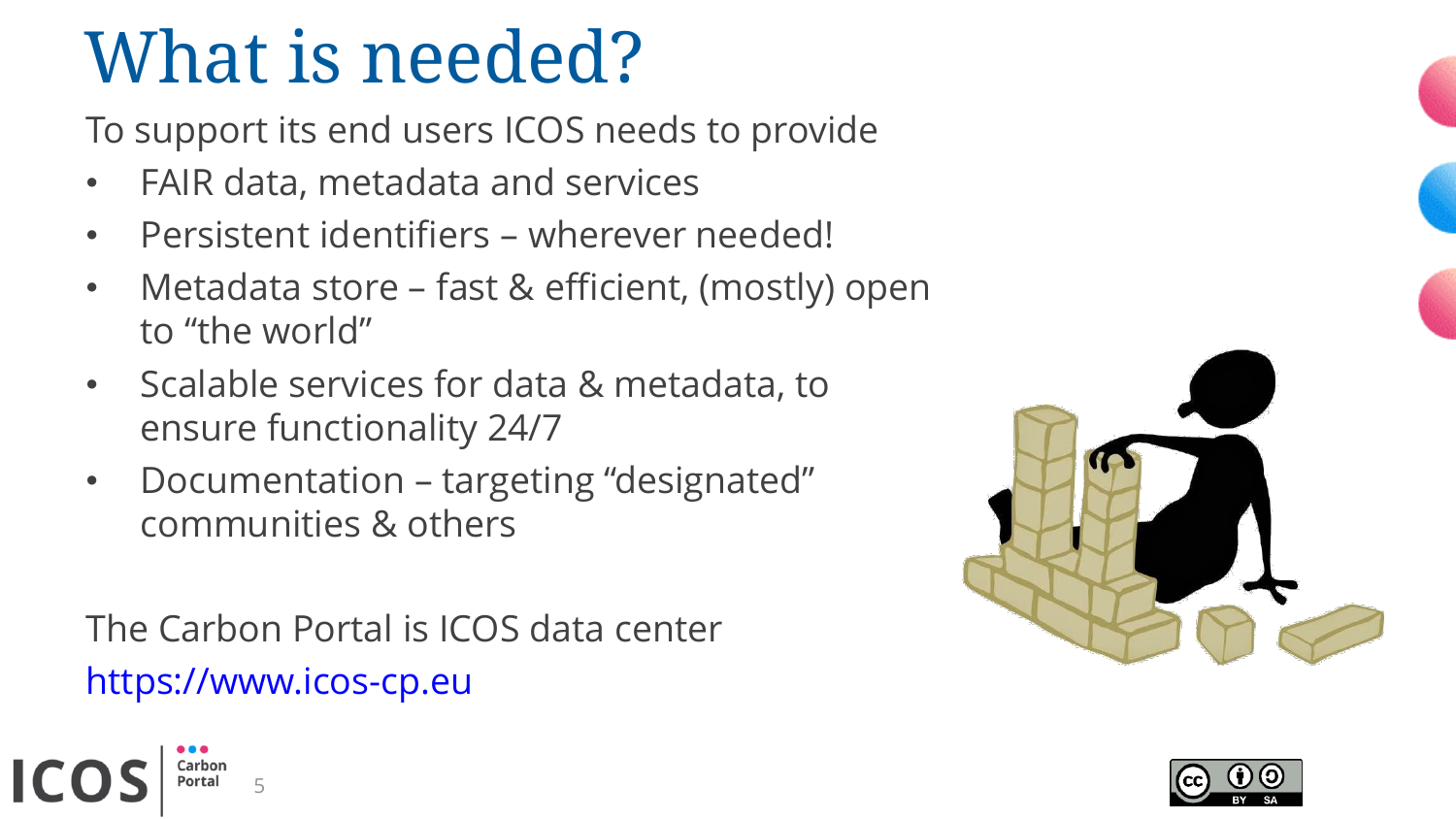## Persistent identifiers

- ICOS uses Handle system-based PIDs
	- ePIC for raw & intermediate data, DataCite DOI for finalized data
- ICOS suffix is checksum of data (=built-in fingerprint)
- PIDs resolve to landing page URLs

Carbon ortal<sup>,</sup>

- Landing pages support content negotiation, providing a means for machine-interpretability (if you know the code)
- Citation recommendations based around PIDs/DOIs
- Usage statistics can be inferred from bibliometrics



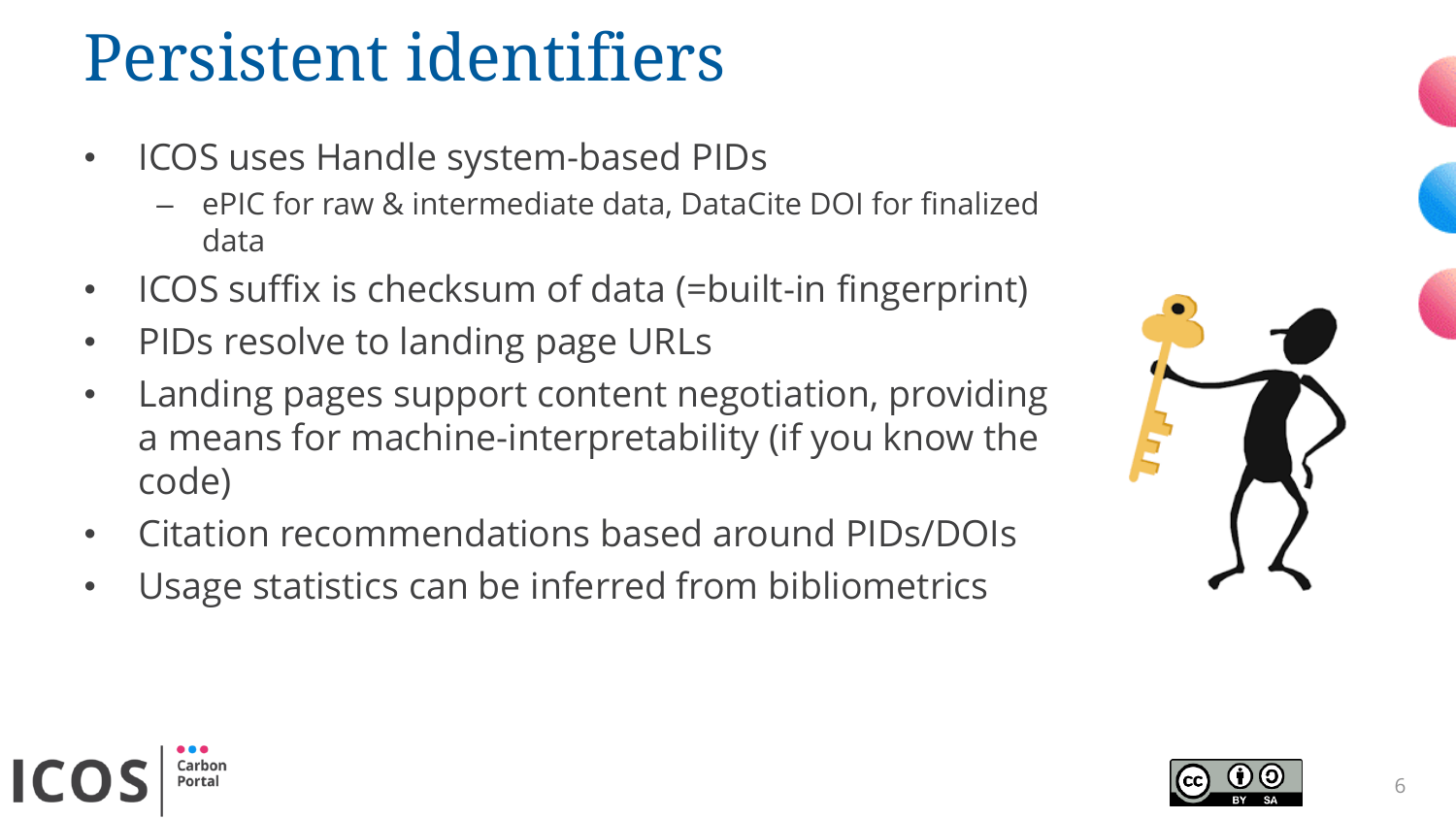## Open (versioned) linked data store

- Semantic web (WEB 3.0), open linked data, the web is the database, everything is a URL
- Ontology adapted for ICO needs

Carbon Portal

- Stored in a non-SQL, RDF database
- Versioned meta data store, allowing roll-back & time dependent queries
- All data and metadata accessible through standard http(s), no drivers required (via SPARQL queries)
- Any portal or portal of portals can link to ICOS (meta)data and vice versa!



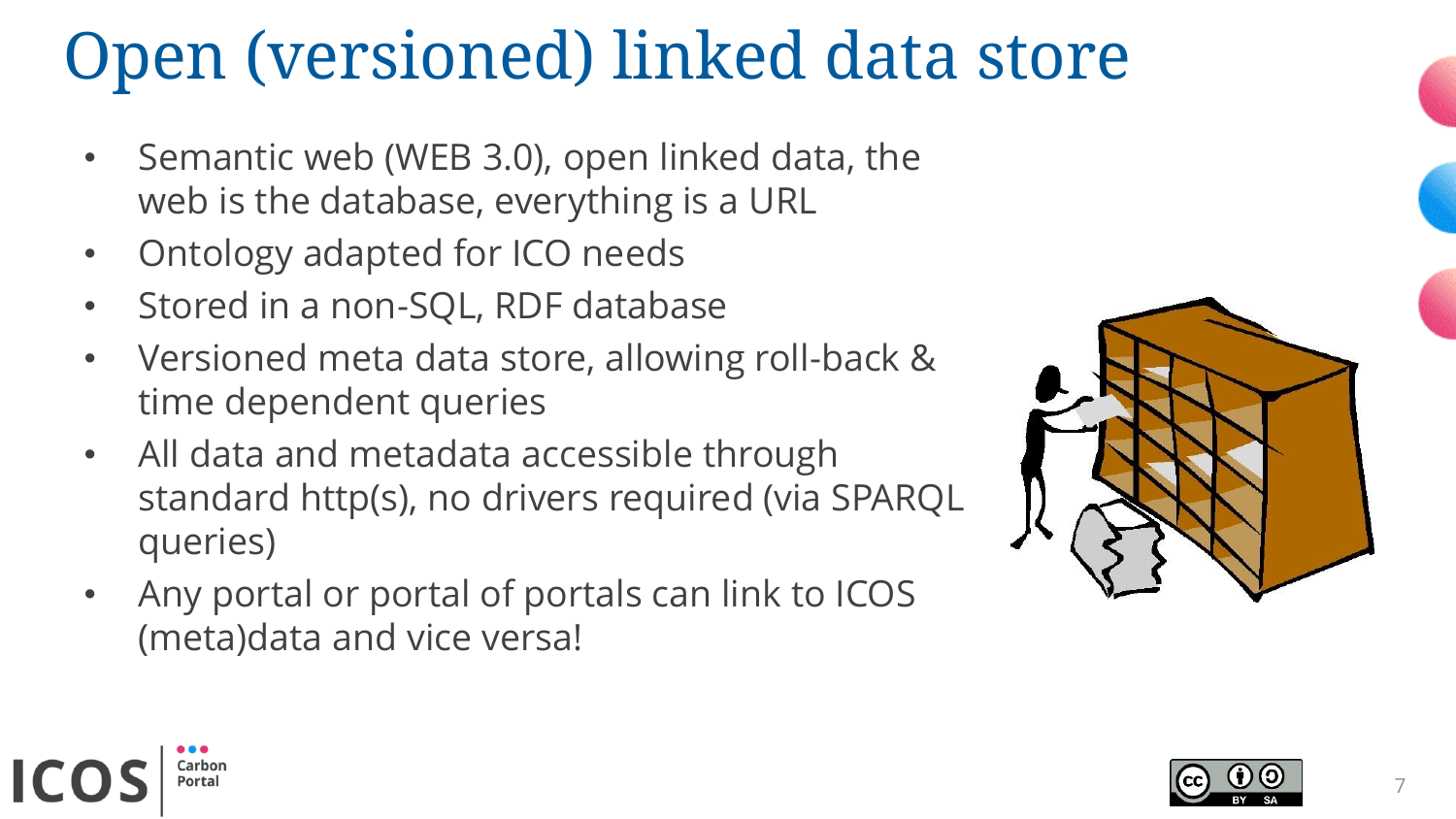## Meta service

Carbon ortal<sup>,</sup>

- Generates dynamic landing pages for all defined concepts, showing linkages
- Dynamic landing pages for all PIDs and DOIs, supporting content negotiation
- Ontology informs further on
	- Data Level, data format, license, DOI (if minted), …
- User interfaces for editing of the ontology or metadata
- SPARQL endpoint for both humans and machines



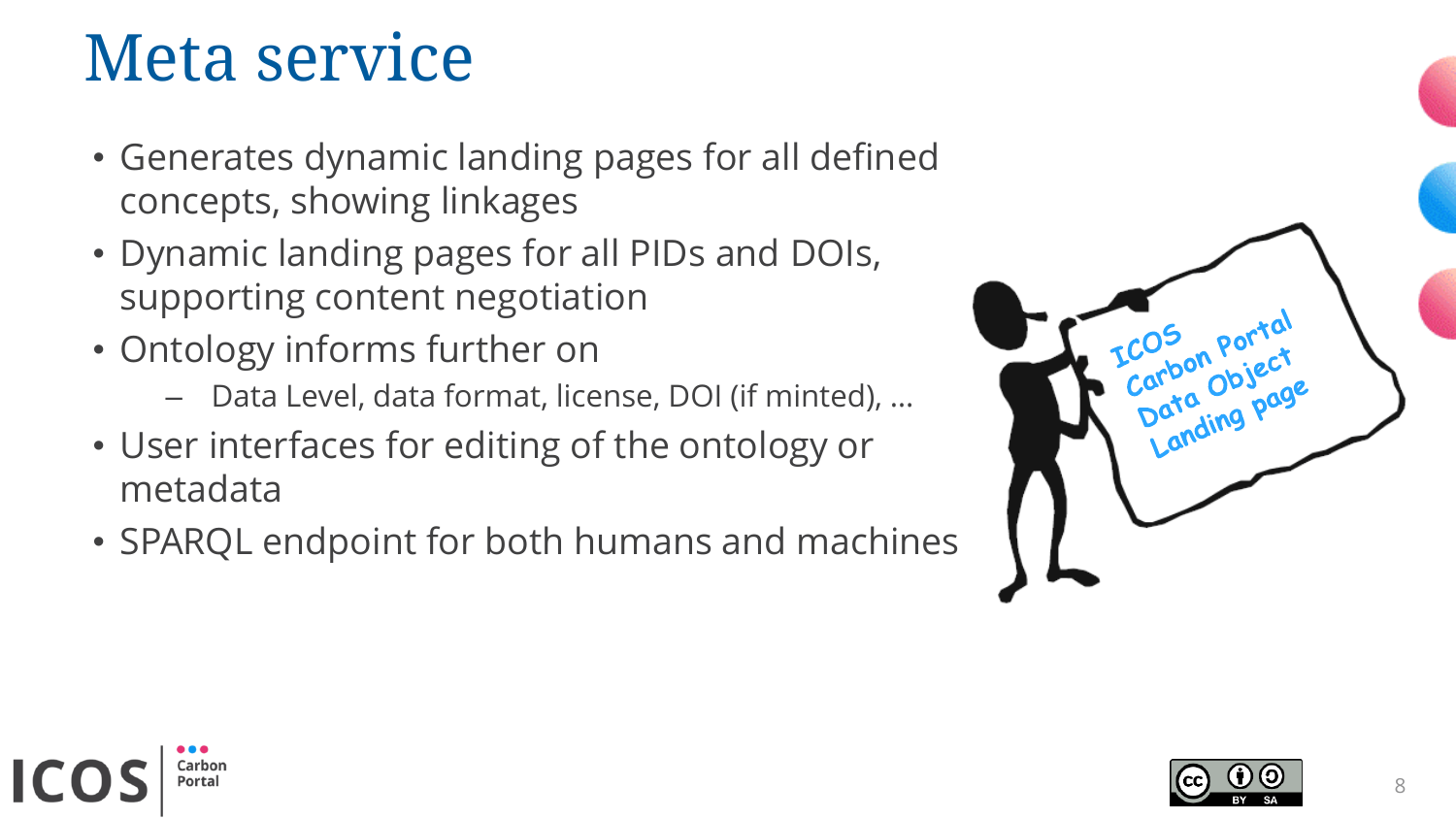## Data services

- Discovery of ICOS data products, supporting FAIR
- Access of data object link triggers licence check, usage count, https download
- Data links can be harvested and linked transparently into other portals
- Fully interactive search frontend (REST)
- Data cart (in user profile)
- Preview interactive charts/maps (REST)
- Supports versions & collections (subsetting planned)
- [https://data.icos-cp.eu](https://data.icos-cp.eu/)

9

arbon: ortal